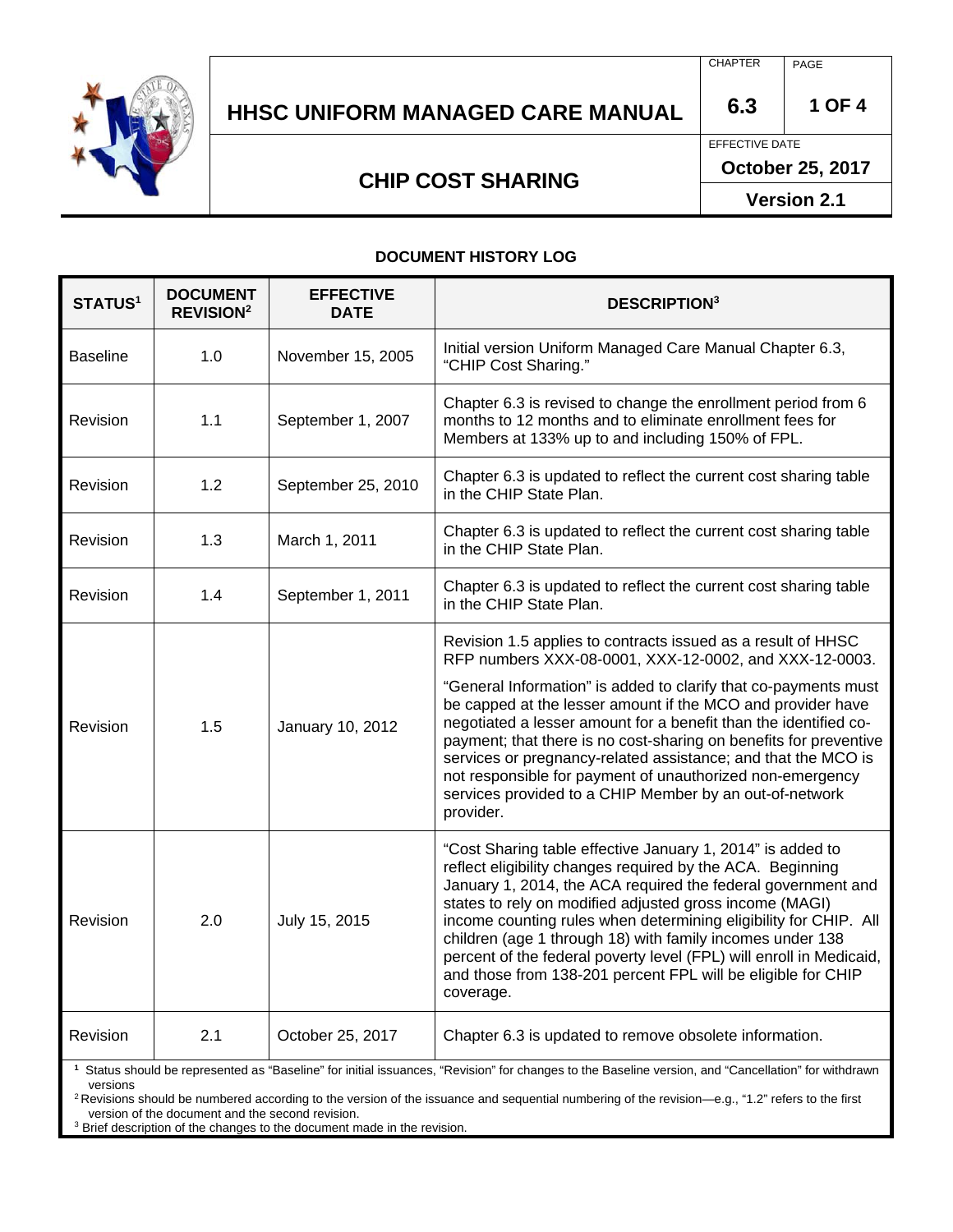

## **HHSC UNIFORM MANAGED CARE MANUAL 6.3 2 OF 4**

CHAPTER | PAGE

### **CHIP COST SHARING**

**October 25, 2017** 

EFFECTIVE DATE

**Version 2.1** 

#### **General Information**

The following table includes maximum CHIP cost sharing amounts. If the MCO and the provider have negotiated a lesser amount for a benefit than the identified co-payment, then the co-payment must be capped at the lesser amount.

The following examples are provided for illustrative purposes only.

Example 1: The MCO and a provider have negotiated a \$23.00 rate for an office visit. If the Member's family income is 185% FPL, the co-payment will be capped at \$20.00.

Example 2: The MCO and a pharmacy provider have negotiated a \$9.30 total reimbursement (dispensing fee + product cost) for a prescription of 800mg of Ibuprofen, 50 tablets. If the Member's family income is 185% FPL, the co-payment will be capped at \$9.30.

Co-payments do not apply, at any income level, to:

- 1. well-baby and well-child care services, as defined by 42 C.F.R. §457.520;
- 2. preventative services, including immunizations;
- 3. pregnancy-related services;
- 4. Native Americans or Alaskan Natives;
- 5. CHIP Perinatal Members (Perinates (unborn children) and Perinate Newborns).

An MCO is not responsible for payment of unauthorized non-emergency services provided to a CHIP Member by an out-of-network provider. In such circumstances, the CHIP Member will be responsible for all costs.

| General                 |
|-------------------------|
| Information             |
| <b>Added by Version</b> |
| 1.5 and revised         |
| by Version 2.1          |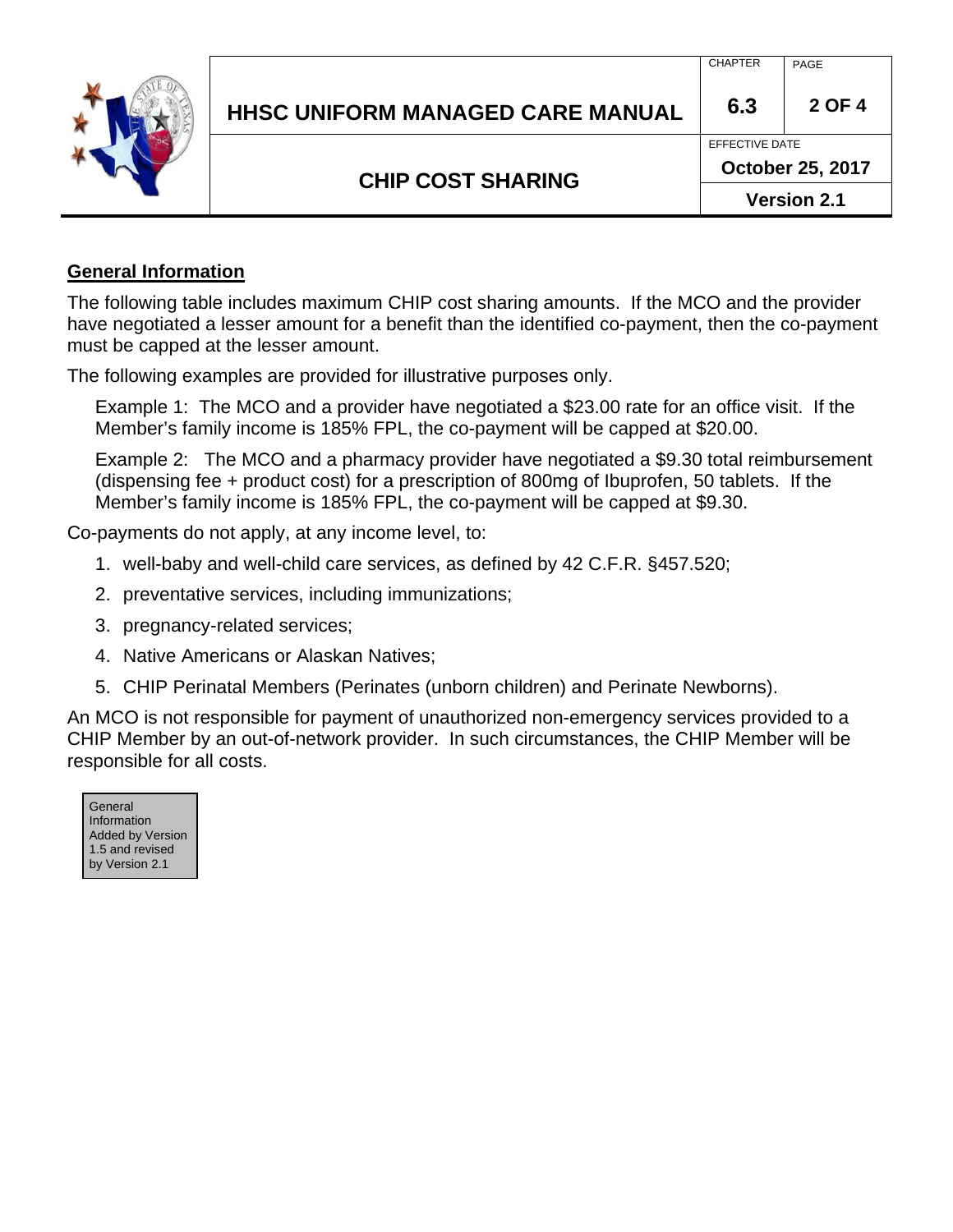

# **HHSC UNIFORM MANAGED CARE MANUAL 6.3 3 OF 4**

**CHIP COST SHARING** 

CHAPTER PAGE

EFFECTIVE DATE

**October 25, 2017** 

**Version 2.1** 



| <b>CHIP Cost-Sharing</b>     |  |  |  |  |
|------------------------------|--|--|--|--|
| <b>Effective</b>             |  |  |  |  |
| <b>January 1, 2014</b>       |  |  |  |  |
|                              |  |  |  |  |
| Charge                       |  |  |  |  |
| \$0                          |  |  |  |  |
| \$35                         |  |  |  |  |
| \$50                         |  |  |  |  |
|                              |  |  |  |  |
|                              |  |  |  |  |
| Charge                       |  |  |  |  |
| \$5                          |  |  |  |  |
| \$5                          |  |  |  |  |
| \$0                          |  |  |  |  |
| \$5                          |  |  |  |  |
| \$35                         |  |  |  |  |
| 5% (of family's<br>income)** |  |  |  |  |
| <b>Charge</b>                |  |  |  |  |
| \$20                         |  |  |  |  |
| \$75                         |  |  |  |  |
| \$10                         |  |  |  |  |
| \$35                         |  |  |  |  |
| \$75                         |  |  |  |  |
| 5% (of family's<br>income)** |  |  |  |  |
| <b>CHARGE</b>                |  |  |  |  |
| \$25                         |  |  |  |  |
| \$75                         |  |  |  |  |
| \$10                         |  |  |  |  |
| \$35                         |  |  |  |  |
|                              |  |  |  |  |